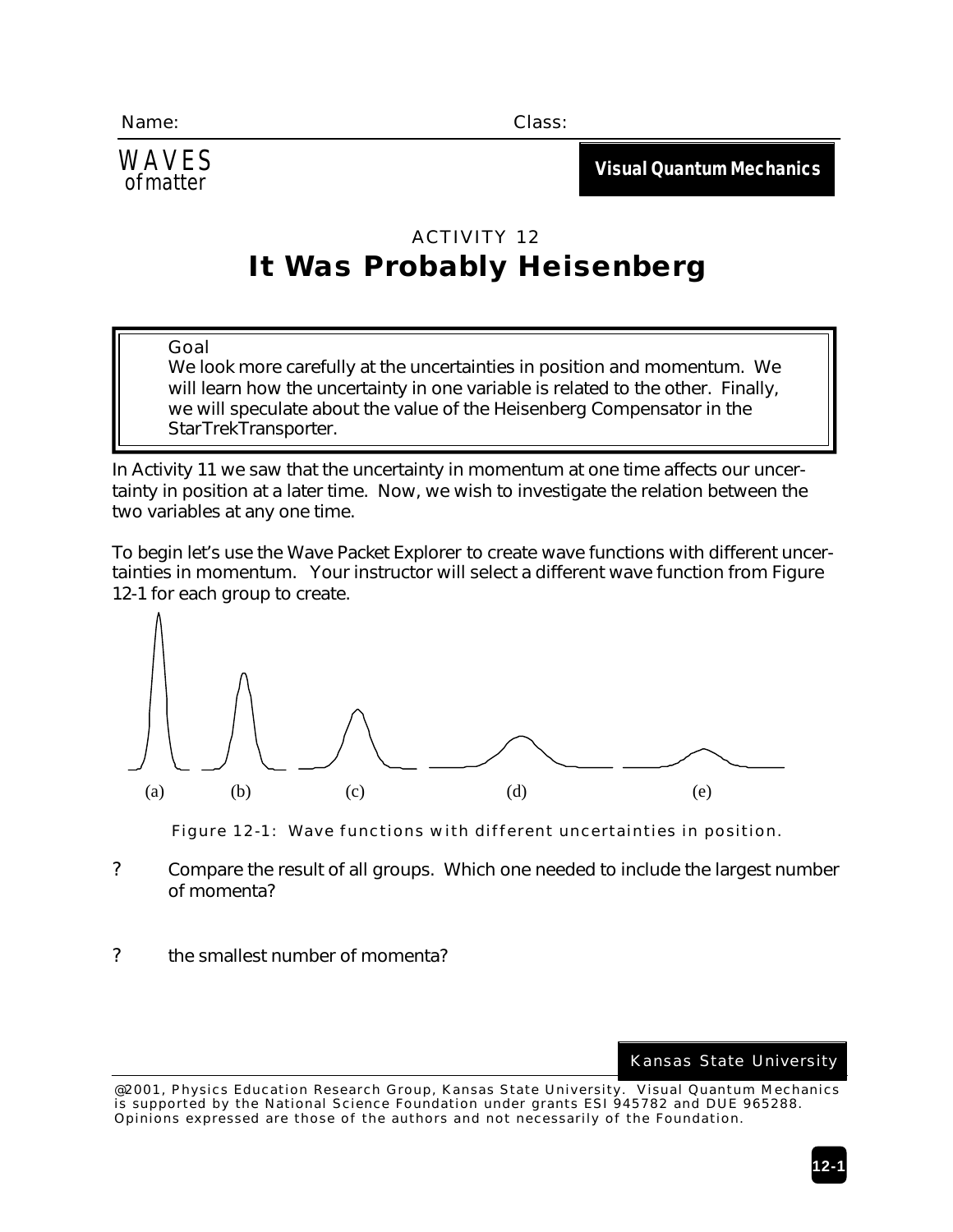? How is the uncertainty in position related to the uncertainty in momentum?

This exercise indicates that as one of the uncertainties increases the other decreases. This conclusion is built into the wave nature of matter. It does not depend on our measurement instruments. (We have not discussed measurement here — only creating wave functions.)

## *Heisenberg's Uncertainty Principle*

The mutual dependence of the uncertainty in position and the uncertainty in momentum was first stated by Werner Heisenberg. His statement is known as *Heisenberg's Uncertainty Principle*. It says that the uncertainty in position and the uncertainty in momentum are closely related. If one decreases, the other increases by the same factor. Mathematically, the Uncertainty Principle says:

(Uncertainty in position) x (Uncertainty in momentum) = constant

Or, if you like symbols for uncertainty in position (Δ*x*) and uncertainty in momentum (Δ*p*).

$$
\Delta x \cdot \Delta p = constant
$$

The constant is Planck's constant (*h*) divided by 2π:

This principle states that we can never know both the exact position and the exact momentum of an electron at the same time. The best we could do is that the uncertainties are related by this equation. We would get these results only with perfect measuring instruments. We can always do worse. For this reason, Heisenberg's Uncertainty Principle is usually stated as an inequality:

(Uncertainty in position) x (Uncertainty in momentum) is at least  $\frac{1}{2\boldsymbol{p}}$  . *h*

$$
\Delta x \cdot \Delta p \ge \frac{h}{2p}
$$

? For example, suppose we establish the position of an electron precisely to within a tenth of a nanometer (0.0000000001 m). Using  $Dx = 10^{-10}$  m, what would be the minimum uncertainty in the electron's momentum (D*p*)? (The value of Planck's constant is  $h = 6.63 \div 10^{-34}$  J×s)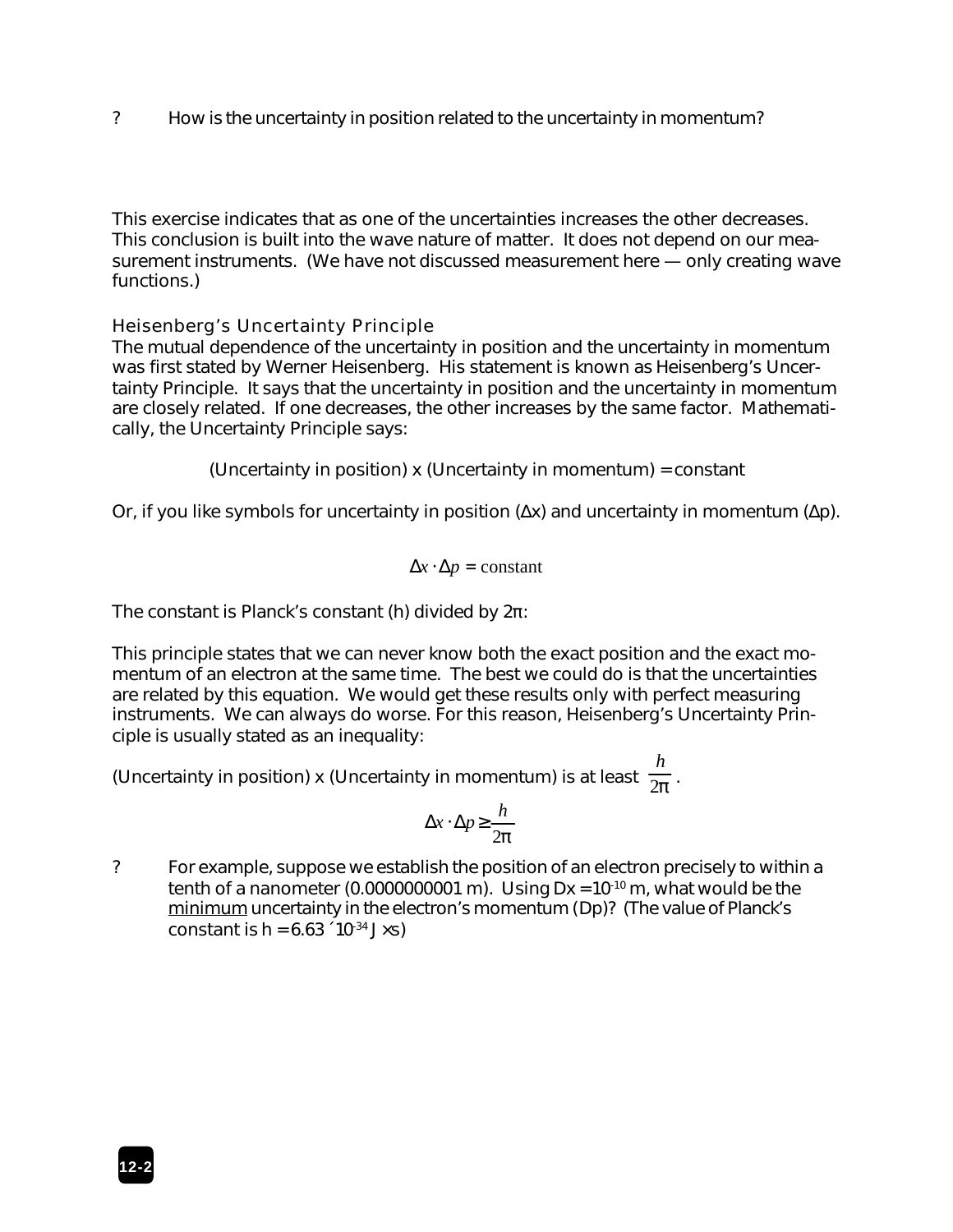? With this uncertainty in momentum, what would be the corresponding uncertainty in the *speed* of the electron? (The electron's *mass* is 9.11 ´ 10-31 kg.) Recall that momentum = mass x velocity.

? A reasonable speed for an electron might be around  $10<sup>6</sup>$  m/s. Is the uncertainty in speed that you calculated significant when compared to this speed? Explain.

The Heisenberg Uncertainty Principle is applied to all types of matter. One of the "controversies" in the early Star Trek series involved these uncertainties. Some Trekkies claimed that the Uncertainty Principle means that transporters would not be feasible. The uncertainties meant that the transporter would never be able to measure the location of the matter in people well enough. So they could not be beamed elsewhere.

Maybe these uncertainties are so small that they are unimportant in the transporter. Suppose a gnat is flying around in the transporter room. When it flies over the transporter pad, we measure its position and momentum. Then try to transport it to a location near somebody's compost pile. We measure the gnat's position only fairly accurately. The uncertainty of its position is within one millimeter  $(10<sup>-3</sup> m)$ . According to Heisenberg's Uncertainty Principle, what would be the *minimum* uncertainty in the gnat's momentum (Δ*p*)?

So, the gnat's uncertainty position and its momentum are rather small. We could conclude that the Uncertainty Principle is not a problem. But, the transporter does not "work" by beaming whole objects. Instead it measures the locations of all atoms (maybe even all protons, neutrons, and electrons). Then, it disassembles the object and reassembles it elsewhere. Look at the uncertainty calculation for an electron. How likely is it that the gnat can even be reassembled intact? Explain.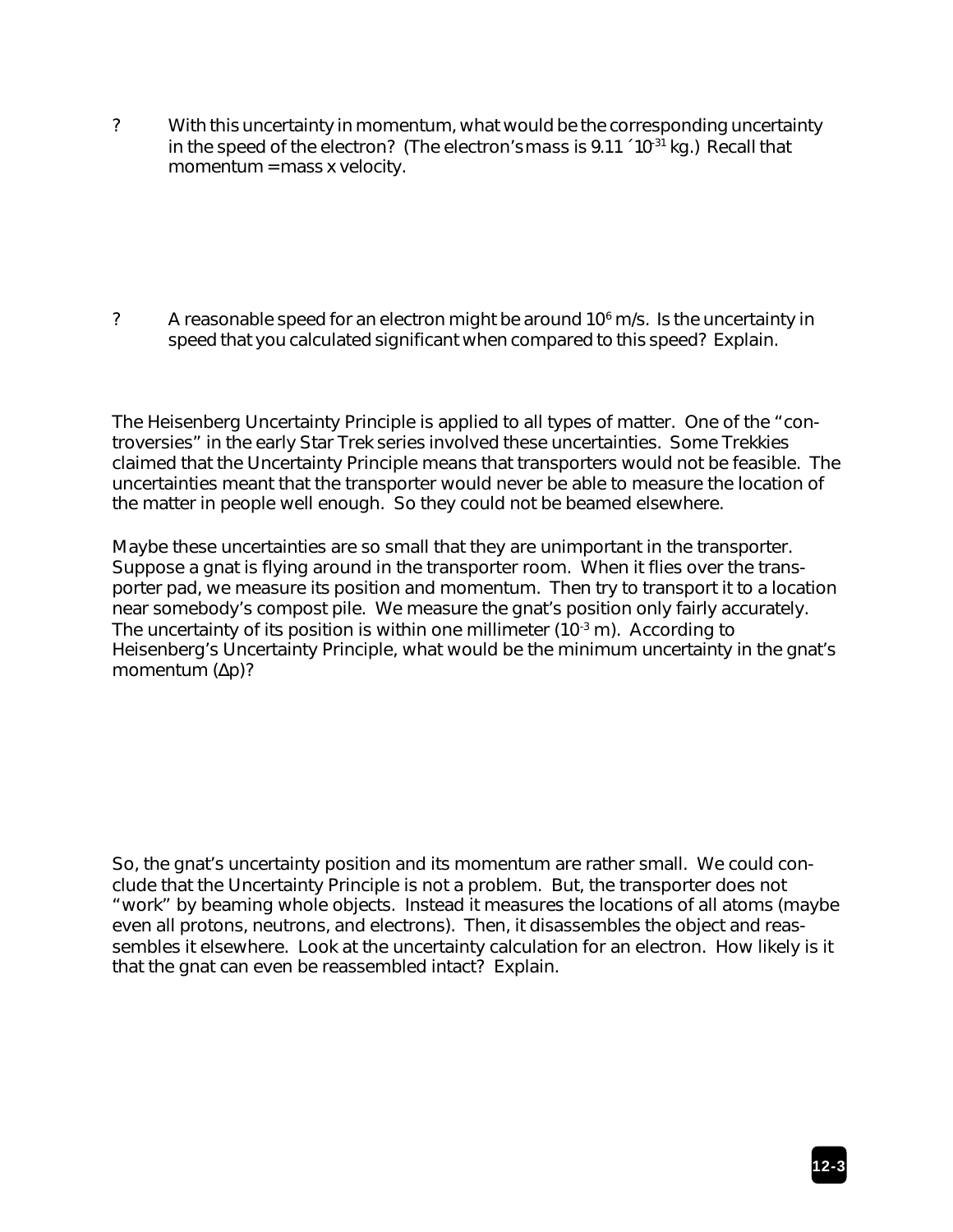? How would the Uncertainty Principle affect our ability to transport objects even larger than gnats? (They will have many more atoms.)

The Star Trek writers worked around this problem with a component they called a "Heisenberg compensator." This device somehow allows precise measurement of both position and momentum. They admit that they don't know how such a device would work. However, they recognize that it is needed to overcome these limitations of quantum physics. Its failure also makes for interesting stories. It should be noted that the Star Trek writers have also been insightful and creative enough to invent "subspace." This spatial continuum is hidden within our own, familiar three-dimensional space. It allows the transporter to "beam" people and objects instantaneously from one site to another since, in subspace, travel is not restricted to speeds below the speed of light. Fortunately, fiction is not restricted by the concepts of physics.

Today we lack the technology to construct "Heisenberg compensators." But, we cannot rule out the possibility that something similar may one day be developed. Talk of transporters may sound fantastic, but some current research indicates that "quantum teleportation" (as it is known to scientists) may actually be possible with individual atoms. Researchers at IBM have shown that teleportation of one atom is theoretically possible, but only if the original is destroyed. One atom is far from a person (or even a gnat) and many problems are involved in scaling up. But, it is fun to think about it.

Perhaps the most important aspect of the Uncertainty Principle is its philosophical implications. It states that humans cannot know everything about an object. Even if we try to imagine the "perfect" measuring instruments, we cannot determine the exact position and exact momentum simultaneously. Such a device can never be built. Thus, the Uncertainty Principle places limitations on humankind's knowledge of everything.

This limitation on our knowledge is inherent in nature. We observe the spectra of atoms. To explain them we conclude that matter behaves as waves. If this description is effective, it must describe individual electrons. This description leads to the Heisenberg Uncertainty Principle. Then, we find we cannot know everything precisely, even if we had perfect measuring instruments.

This lack of ability to know is a major departure from the physics of Newton. In 1787 Pierre Simon LaPlace, a mathematician, considered Newton's Laws carefully. If he knew the initial position and velocity, and the forces on an object, he could measure these variables for every object in the universe. Then suppose he could calculate really fast. He could know all of the future because he knows Newton's Laws. The only thing stopping him is good measurements and slow computers.